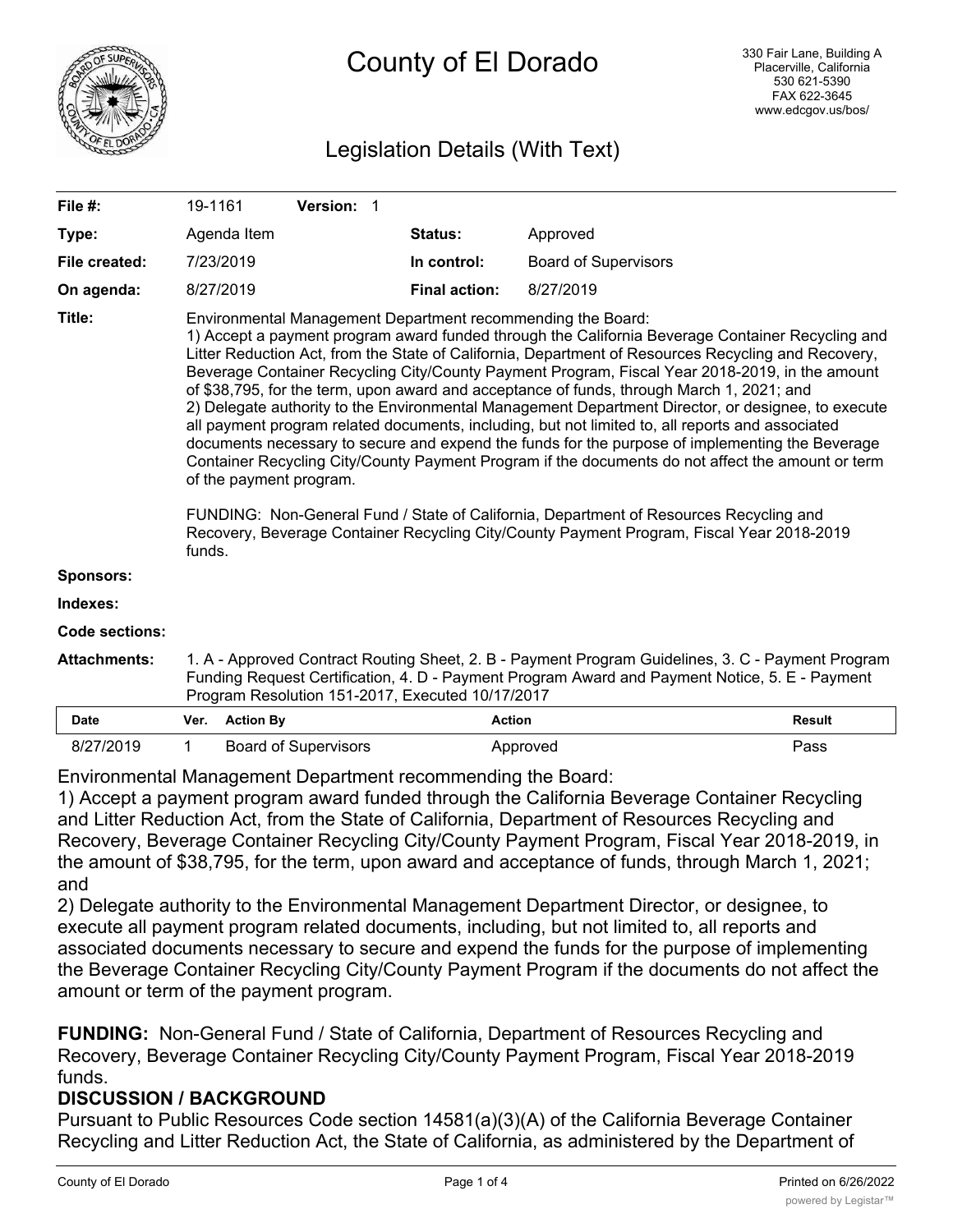Resources Recycling and Recovery (CalRecycle), distributes \$10,500,000 to eligible cities and counties specifically for implementing programs for beverage container recycling and litter cleanup activities. The goal of this program is to provide opportunities for beverage container recycling in an effort to reach and maintain an 80% recycling rate for all California refund value beverage containers such as aluminum, glass, plastic, and bi-metal.

Each county is eligible to receive \$10,000, or an amount calculated by CalRecycle on a per capita basis, whichever is greater. The per capita calculation is based upon the population as of January 1, 2018, in the unincorporated area of a county. Using this criteria, the County's Environmental Management Department (Environmental Management) was determined to be eligible for the Beverage Container Recycling City/County Payment Program (Payment Program), Fiscal Year 2018- 19, in the amount of \$38,795.

CalRecycle administers various payment programs and grants, and provides oversight for California's waste handling and recycling programs, which are managed at the local level by cities and counties. CalRecycle's procedures for administering payment programs and grant applications require the applicant's governing body to declare by resolution certain authorizations related to the administration of these funds. The Board's acceptance of the funds under this Payment Program will ensure Environmental Management is able to continue to contribute towards meeting the State's beverage container recycling rate goal at the local level.

In accordance with the Payment Program Guidelines, Fiscal Year 2018-19 (Attachment B), eligible activities/costs using funds under this Payment Program include, but are not limited to:

- · New or existing curbside recycling programs;
- · Neighborhood drop-off recycling programs;
- · Public education promoting beverage container recycling;
- · Litter reduction and cleanup where the waste stream includes beverage containers that will be recycled;
- · Cooperative regional efforts among two (2) or more cities and counties;
- Other beverage container recycling programs; and
- · Supporting AB 341 Mandatory Commercial Recycling requirements, including:
	- o Infrastructure for businesses to recycle beverage containers;
		- $\circ$  Support for new or existing beverage container recycling programs for multi-family residential dwellings; and
		- $\circ$  Public education and outreach that includes a beverage container recycling component.

On October 1, 2018, Environmental Management submitted an on-line application and Funding Request Certification to CalRecycle for this Payment Program (Attachment C). On May 7, 2019, notification was received from CalRecycle advising that payments will be issued within approximately six (6) weeks for the Payment Program, Fiscal Year 2018-19, with a term of upon award and acceptance of funds through March 1, 2021 (Attachment D).

In order to achieve the goals established for this Payment Program, Environmental Management intends to use the awarded funds for the following programs and/or activities, including, but not limited to:

Providing funding for Environmental Management's litter abatement crew, including the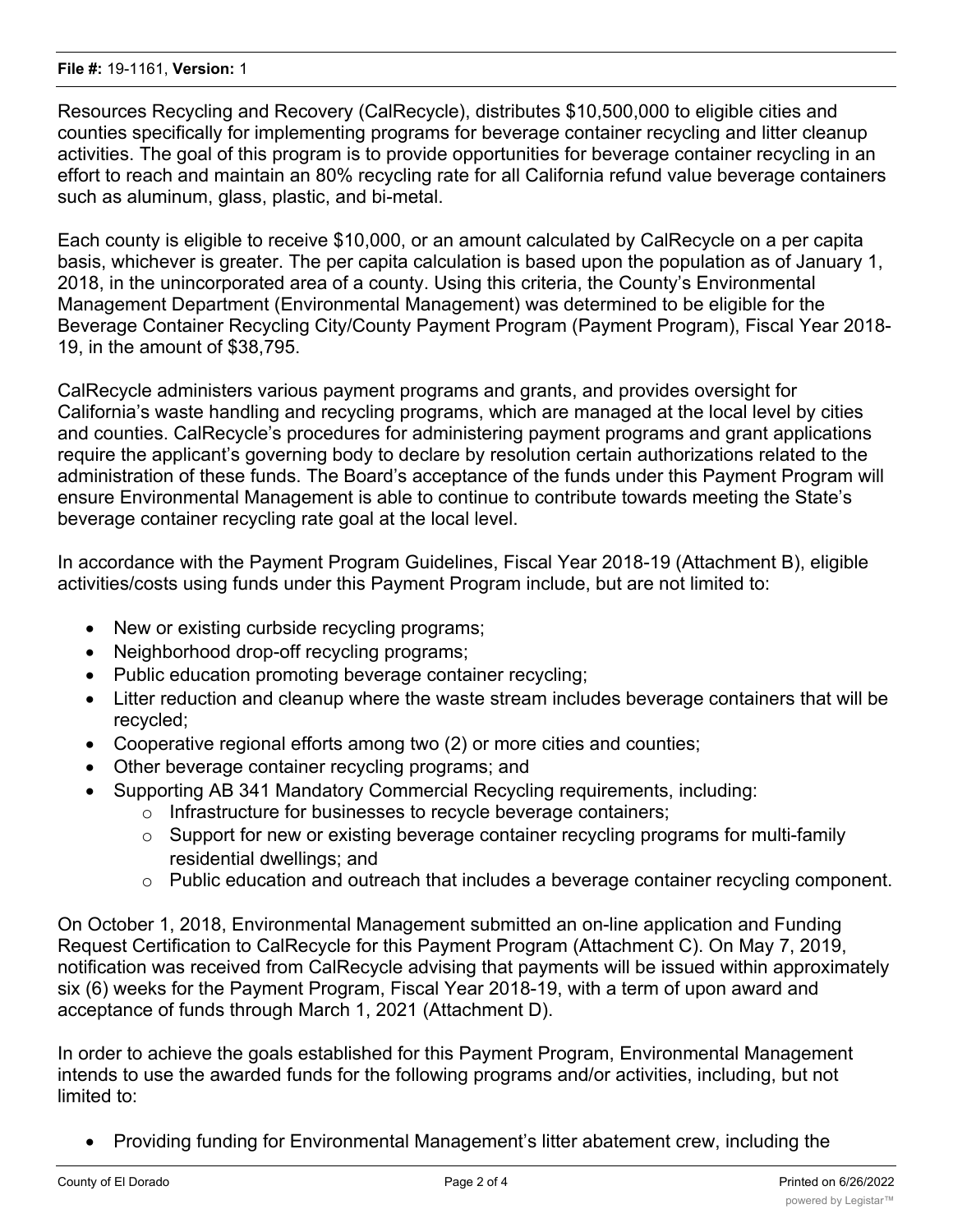purchase of supplies, for litter cleanup activities on County roadways that regularly contain bottles and cans;

- Providing public education and outreach events at public schools throughout the County utilizing presentations by Eco Hero; and
- · Purchasing and placing beverage container recycling bins at select fuel stations and other areas frequented by the public, such as parks, city/town hubs, marinas, campgrounds, and schools, throughout the County.

In accordance with Board of Supervisors Policy A-6, the Board is the sole authority for accepting grant awards and approving grant agreements. After acceptance of a grant award and approval of the grant agreement, the Board may delegate authority to execute all documents, including, but not limited to, the grant funding agreement, amendments, request for payment, reports, and all other associated documents necessary to secure and implement the approved grant payment program.

The recommended acceptance of these funds authorizes the Environmental Management Director, or designee, to execute all reports and associated documents necessary to secure and expend the funds for the purpose of implementing this Payment Program. Environmental Management will continue to obtain Board approval for the acceptance of all funds pursuant to Board Policy A-6.

## **ALTERNATIVES**

The Board could reject the acceptance of these Payment Program funds. This would result in the forfeiture of available Payment Program funds awarded to the County and would further inhibit Environmental Management's ability to promote beverage container recycling through public education and outreach as well as provide litter cleanup activities in the County to assist with meeting and maintaining the State's 80% beverage container recycling rate.

## **PRIOR BOARD ACTION**

The Board has previously accepted the following funding opportunities from CalRecycle under the City/County Payment Program:

- · File No. 18-1253 Fiscal Year 2017-18 City/County Payment Program
- · File No. 17-1100 Fiscal Year 2016-17 City/County Payment Program
- File No. 17-0015 Fiscal Year 2015-16 City/County Payment Program
- · File No. 15-0208 Fiscal Year 2014-15 City/County Payment Program
- · File No. 14-1045 Fiscal Year 2013-14 City/County Payment Program
- File No. 17-0961 Resolution Authorizing Payment Program Applications

## **OTHER DEPARTMENT / AGENCY INVOLVEMENT**

County Counsel has reviewed and approved the Payment Program Guidelines.

## **CAO RECOMMENDATION / COMMENTS**

It is recommended that the Board approve this item.

## **FINANCIAL IMPACT**

Approval of this item would increase funding in the amount of \$38,795 towards County efforts to meet the State's beverage container recycling rate goal at the local level. No matching funds are required for this Payment Program. These Payment Program funds were included in the Fiscal Year 2019-20 budget and will be included in future years' budgets as applicable.